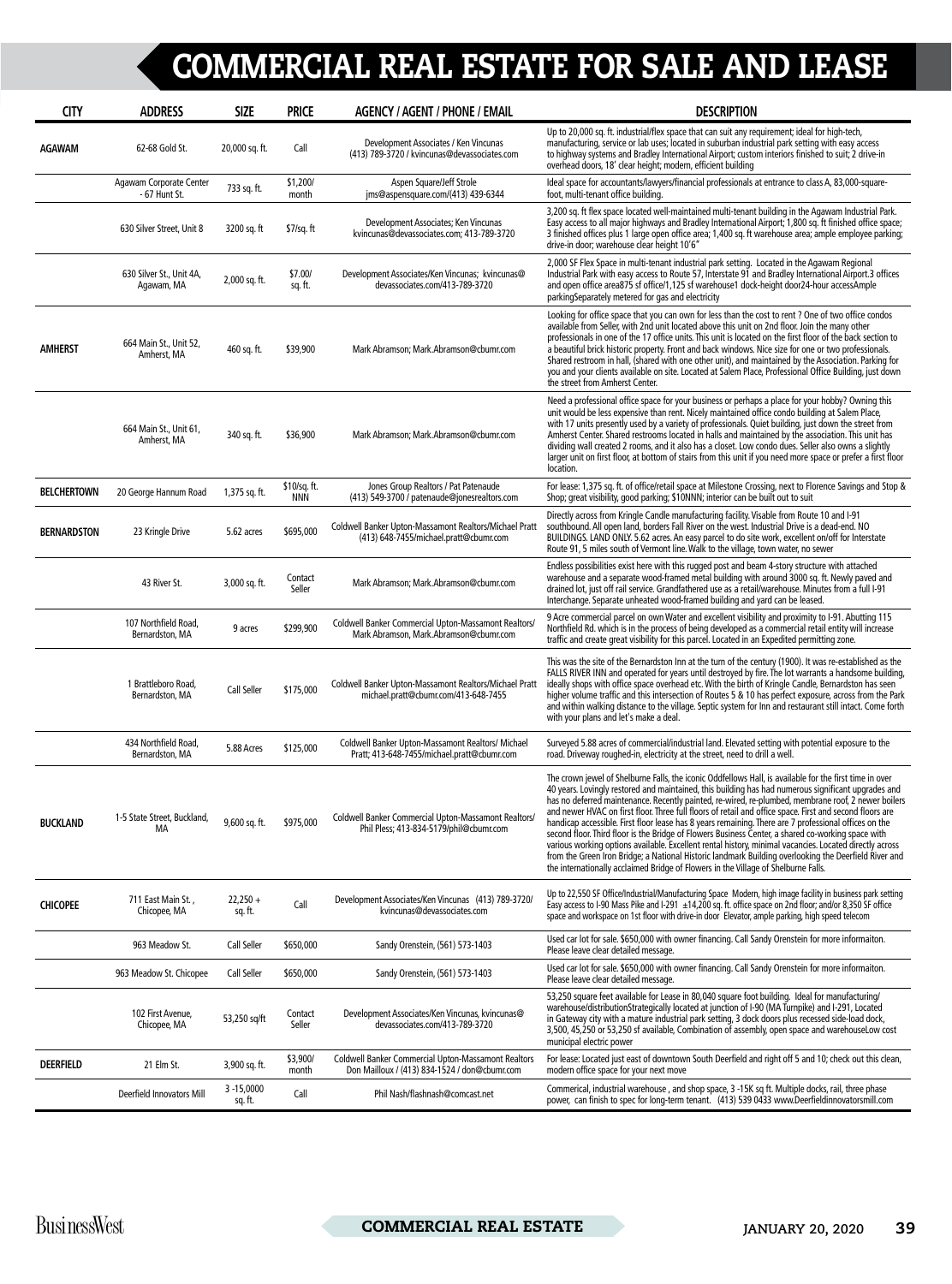| <b>CITY</b>        | <b>ADDRESS</b>                                                    | <b>SIZE</b>                        | <b>PRICE</b>        | <b>AGENCY / AGENT / PHONE / EMAIL</b>                                                                | <b>DESCRIPTION</b>                                                                                                                                                                                                                                                                                                                                                                                                                                                                                                                                                                                                                                                                                                                                                                                                                                                                                                                                                                                                               |
|--------------------|-------------------------------------------------------------------|------------------------------------|---------------------|------------------------------------------------------------------------------------------------------|----------------------------------------------------------------------------------------------------------------------------------------------------------------------------------------------------------------------------------------------------------------------------------------------------------------------------------------------------------------------------------------------------------------------------------------------------------------------------------------------------------------------------------------------------------------------------------------------------------------------------------------------------------------------------------------------------------------------------------------------------------------------------------------------------------------------------------------------------------------------------------------------------------------------------------------------------------------------------------------------------------------------------------|
| <b>EAST GRANBY</b> | 2 Gateway Boulevard, East<br>Granby, CT                           | 54,969 sq. ft.                     | \$15.75/<br>sq. ft. | Development Associates/Ken Vincunas; kvincunas@<br>devassociates.com/413-789-3720                    | 4,000 - 54,969 SF Class A, High-Quality Professional/Medical Office Space available for immediate<br>occupancy. Excellent location near Bradley International Airport. Located midway between<br>Hartford, CT and Springfield, MA. Ideal for Call Center, Office, Software, Lab or Medical Uses. Highly<br>visible. 6/1,000 SF parking ratio with potential for expansion. Back up Generator Power, Elevator and<br>HC Accessible. Attractive Gross Rents with Professional Management.                                                                                                                                                                                                                                                                                                                                                                                                                                                                                                                                          |
| <b>ENFIELD, CT</b> | 33 Palomba Dr.                                                    | 8,100 sq. ft.                      | \$12/sq. ft.        | Development Associates / Ken Vincunas<br>(413) 789-3720 / kvincunas@devassociates.com                | Flexible automotive space in multi-tenant automotive plaza with Firestone, Enterprise Rent-A-Car and<br>others; high-traffic location near Enfield Malls, in auto district adjacent to several dealerships; easy<br>access to I-91, positioned between Route 220 and 190                                                                                                                                                                                                                                                                                                                                                                                                                                                                                                                                                                                                                                                                                                                                                         |
| GILL               | 326 Main Road                                                     | 2,235 sq./ft                       | \$285,000           | <b>Coldwell Banker Commercial Upton-Massamont Realtors</b><br>Wanda; wanda@cbumr.com/ (413) 768-9848 | The current owners transformed this antique gem that was once the Gill Store into one of the area's<br>finest restaurants known as the Gill Tavern. The owner of the restaurant will continue to operate<br>this very popular dining destination and is the perfect long term tenant. The interior has a warm and<br>inviting atmosphere with an attractive bar, original built-ins, wood floors, good size kitchen, walk-in<br>cooler, restroom, office and outside dining area. The second floor has a charming apartment that<br>consists of a kitchen, dining and living room, 2 bedrooms and a full bath. There is a large full walk<br>out basement with high ceilings and ample amounts of storage. The owners added steel beams<br>for additional supports, updated the electrical and plumbing, added insulation and a new roof was<br>installed in 2005 and the Buderus heating system is only 10 years old. This special building comes with<br>10 parking spaces, garden area and it is located in the town's center |
| <b>GREENFIELD</b>  | 101 Munson St.                                                    | 3,925 sq. ft. to<br>23,300 sq. ft. | \$16/sq. ft.        | Development Associates / Ken Vincunas<br>(413) 789-3720 / kvincunas@devassociates.com                | Greenfield Corporate Center is a high-quality, 25-acre suburban corporate campus; ideal for call<br>centers and back office uses; zoned for medical and general office; it's located at the intersection of<br>I-91 and Route 2 in Greenfield, less than 30 minutes from the 5 College area                                                                                                                                                                                                                                                                                                                                                                                                                                                                                                                                                                                                                                                                                                                                      |
|                    | 14 Hope St., Greenfield,<br>MA 01301                              | 22,725                             | \$599,500           | Mark Abramson; Mark.Abramson@cbumr.com                                                               | Present Recorder newspaper building/can be used as a production facility or converted to office<br>building as it is located across from the county court house. Recorder will consider leasing back space<br>as they are looking to stay in the area but only do administration and reporting out of this building<br>presently. Available lot next door can provide excellent parking and access from Olive St. Located in<br>the heart of a revitalization project                                                                                                                                                                                                                                                                                                                                                                                                                                                                                                                                                            |
|                    | Prime Office Space<br>Available                                   | $2,600$ sq/ft                      | \$0                 | Dunphy Real Estate; Brianna Drohen/<br>bdrohen@qmail.com; 917-331-4992                               | Great Office Space available with 2,600 SF, 11 separate offices, 3 baths, 2 kitchens & meeting rooms.<br>Bright & Sunny with many windows and skylights. Handicapped Accessible with plenty of parking,<br>close to Route 2 and 91. \$2,000 plus utilities per month. Owner willing to make changes to meet<br>tenants needs.                                                                                                                                                                                                                                                                                                                                                                                                                                                                                                                                                                                                                                                                                                    |
|                    | 38 Haywood Street,<br>Greenfield, MA                              | 49,478 sq. ft.                     | \$850,000           | Mark Abramson/Mark.Abramson@cbumr.com                                                                | Fully rented, grandfathered industrial, warehouse, office building with a 20,000-sg.-ft. newer addition<br>that has two loading docks and 1 drive in door. You can buy this as an investment or an owner-<br>occupied user, as long as you work with expiring leases. Great opportunity either way. Centrally<br>located. One of the major tenants has a right of first refusal.                                                                                                                                                                                                                                                                                                                                                                                                                                                                                                                                                                                                                                                 |
|                    | 324 Main St., Greenfield                                          | 1,346 sq. ft.                      | \$8/sq. ft.         | Mark Abramson; Mark.Abramson@cbumr.com                                                               | For Lease. 4 Levels of spaces including basement Varying square footages available. Can be divided<br>by floor or tenant can take multiple floors. 2 Elevators available. Right near main intersection in<br>downtown Greenfield.                                                                                                                                                                                                                                                                                                                                                                                                                                                                                                                                                                                                                                                                                                                                                                                                |
|                    | 479 Main St., Greenfield                                          | 5,353 sq. ft.                      | \$345,000           | Mark Abramson; Mark.Abramson@cbumr.com                                                               | Presently being used as an office building. Handicapped access has been provided to first floor with a<br>newer addition. Many classic features are built in and personality galore. May be able to be converted<br>to an inn, B&B, etc. Close to downtown and next door to the YMCA.                                                                                                                                                                                                                                                                                                                                                                                                                                                                                                                                                                                                                                                                                                                                            |
|                    | 143 Munson St.,<br>Greenfield, MA                                 | 7,485 sq. ft.                      | Contact<br>Seller   | Development Associates/Ken Vincunas; kvincunas@<br>devassociates.com/413-789-3720                    | 7,485 SF Professional/Medical Office Space located in the Greenfield Corporate Center. High-<br>quality, 25-acre suburban corporate campus. Suitable for service agencies, medical or professional<br>offices. Zoned for medical and general office. Available for immediate occupancy. Ample<br>parking. On-site management and maintenance.Located at the intersection of Interstate 91 and<br>Route 2 in Greenfield - less than 30 minutes from the 5 college area.                                                                                                                                                                                                                                                                                                                                                                                                                                                                                                                                                           |
| <b>HADLEY</b>      | 107 Russell St.                                                   | 1 acre                             | \$700,000           | CBR Realty / Bob Tudryn<br>(413) 387-0303 / bobtudryn@icloud.com                                     | This is a potential development opportunity located on Route 9 next to Cumberland Farms.                                                                                                                                                                                                                                                                                                                                                                                                                                                                                                                                                                                                                                                                                                                                                                                                                                                                                                                                         |
|                    | 206 Russell St.                                                   | 1 acre                             | \$575,000           | Jones Group Realtors / Pat Patenaude<br>(413) 549-3700 / patenaude@jonesrealtors.com                 | Prime redevelopment site on Route 9 with existing curb cut, midway between Amherst and Northampton;<br>high-traffic count, great visibility, conceptual plans are done for a 6,900 sq. ft. retail building                                                                                                                                                                                                                                                                                                                                                                                                                                                                                                                                                                                                                                                                                                                                                                                                                       |
| <b>HATFIELD</b>    | 62 Main St.                                                       | 2,216 sq. ft.                      | $$14+qross$         | Hampshire Property Management Group, Inc.; Rich<br>Madowitz/rmm@hpmgnoho.com; (413) 650-6025         | Located in Hatfield Center across from City Hall in a country setting near the Connecticut River. Ideal<br>for professional office or medical use. Amenities include private entrances, off-St. parking, hardwood<br>floors, HVAC and private bathroom                                                                                                                                                                                                                                                                                                                                                                                                                                                                                                                                                                                                                                                                                                                                                                           |
| HOLYOKE            | 79-83 Lower Westfield<br>Road, Holyoke Crossing-<br>Ingleside     | 1.5 acres                          | Call                | Radner Realty / Dennis Croteau<br>(413) 530-2873 / N/A                                               | For sale, lease, or development: Two parcels, across from Sears Automotive Repair; also near Pier<br>1 Imports, CVS, and Kahoud Oriental Rugs; additional abutting property available for combined<br>development                                                                                                                                                                                                                                                                                                                                                                                                                                                                                                                                                                                                                                                                                                                                                                                                                |
|                    | 120 Whiting Farms Road                                            | 50,000 sq. ft.                     | \$5 nnn or<br>5 mil | Chris Parent/caparent@aol.com                                                                        | Great location! One mile from Holyoke mall at the intersection of Routes90 and 91; 50,000 sq. ft<br>Lighted parking lot for 150 cars. 5 acre lot. Premier Building in Holyoke!                                                                                                                                                                                                                                                                                                                                                                                                                                                                                                                                                                                                                                                                                                                                                                                                                                                   |
|                    | 14,500-50k Sq. Ft.<br>Warehouse, Distribution or<br>Storage Space | 14,500 sq. ft.                     | Call                | Open Square/Maggie Bergin<br>(413) 532-5057 ext. 205/marketing@opensquare.com                        | Approximately 14,500 to 50k contiguous sq. ft. of warehouse, distribution, or storage space in<br>Holyoke, Massachusetts. Centrally located for quick N/S and E/W highway access. Warehouse tenant is<br>responsible for electricity and data and a share of heat and taxes. Multiple freight docks and overnight<br>parking spots. Locking security gate. Concrete floor. 12' 6" ceilings. Flooded with natural light. Well-lit<br>parking at night.                                                                                                                                                                                                                                                                                                                                                                                                                                                                                                                                                                            |
|                    | 72-100 Front St.                                                  | 24,000 sq. ft.                     | Contact<br>Seller   | Hampshire Property Management Group, Inc./Rich<br>Madowitz413-650-6025/rmm@hpmgnoho.com              | Completely renovated mill building, with on-site management, featuring exposed brick and large<br>wooden beams, and modern amenities, a/c and parking. Join DTA. Three full-floor office spaces;<br>12,000sf on second floor; 6,000sf each on the fourth and fifth floors. Custom build out by landlord<br>possible. Space can be sub-dividable to 6,000sf.                                                                                                                                                                                                                                                                                                                                                                                                                                                                                                                                                                                                                                                                      |
|                    | Holyoke Mall Crossing                                             | 2,500 sq ft. -<br>16,200 sq. ft.   | \$20-25/<br>sq. ft. | Ned Barowsky; 413-563-1100<br>nbarowsky@bre-hmc.com                                                  | Unique Professional property on the access road to the Holyoke Mall. Pier 1 and Kaoud Rugs are both<br>vacating leaving 13,000sf of contiguous space on the ground floor. This space can be subdivided into<br>custom smaller units. Excellent exposure at the busiest intersection in Western Mass. Great location<br>for Medical, legal, etc. Great signage!                                                                                                                                                                                                                                                                                                                                                                                                                                                                                                                                                                                                                                                                   |
| <b>LUDLOW</b>      | 1087 Center St.                                                   | 2.3 acres                          | \$399,900           | Grace Group Realty/Heather Goncalves<br>(413) 374-8197/heather@gracegrouprealty.com                  | COMMERCIAL - Industrial A zoned property. Incredible business opportunity. On prime Center St.<br>location in Ludlow. 3 miles west to closest convenience store/gas station (Pride, Ludlow), 7 miles east to<br>closest convenience store/gas station (Planet Gas, Belchertown). Could be one-of-a-kind. This beautiful<br>property sits on 2.3 acres with many uses. Surrounded by agricultural-zoned propertiesthis could be<br>the unique site you have been waiting foron well-traveled Route 21. Current paved drive has parking<br>for 10-12 vehicles. The site itself has a multitude of possibilities. Act nowopportunity knocks!!!                                                                                                                                                                                                                                                                                                                                                                                      |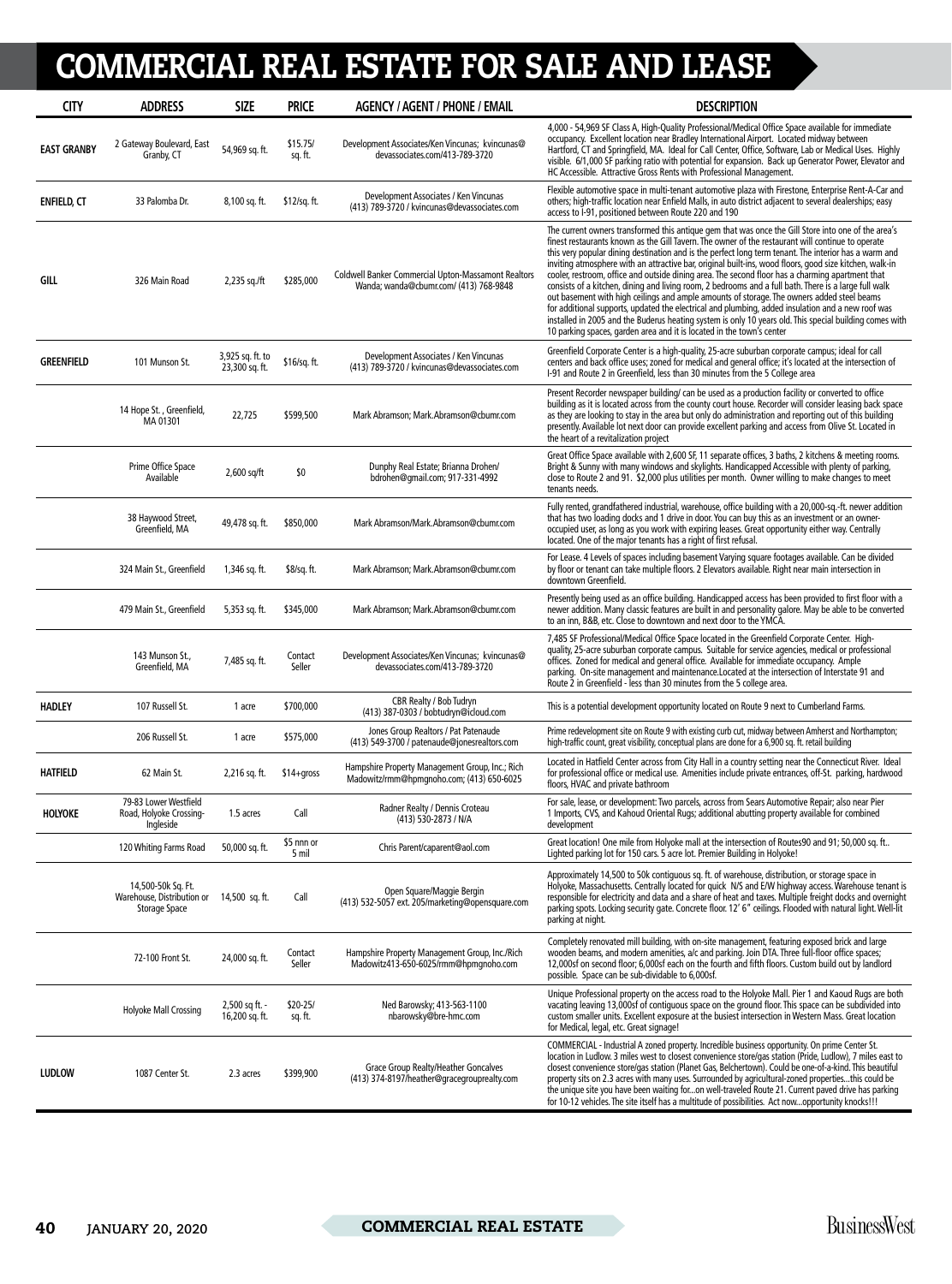| <b>CITY</b>                      | <b>ADDRESS</b>                           | <b>SIZE</b>                       | <b>PRICE</b>                          | <b>AGENCY / AGENT / PHONE / EMAIL</b>                                                                                           | <b>DESCRIPTION</b>                                                                                                                                                                                                                                                                                                                                                                                                                                                                                                                                                                                                                                                                                                                                                                                                                                                                                                                                                                                                                                                 |
|----------------------------------|------------------------------------------|-----------------------------------|---------------------------------------|---------------------------------------------------------------------------------------------------------------------------------|--------------------------------------------------------------------------------------------------------------------------------------------------------------------------------------------------------------------------------------------------------------------------------------------------------------------------------------------------------------------------------------------------------------------------------------------------------------------------------------------------------------------------------------------------------------------------------------------------------------------------------------------------------------------------------------------------------------------------------------------------------------------------------------------------------------------------------------------------------------------------------------------------------------------------------------------------------------------------------------------------------------------------------------------------------------------|
|                                  | Office/Retail/Medical<br>Space for Lease | 4,058 sq. ft.                     | 3900.00/<br>month                     | Richard Kelleher; dick.kelleher01@gmail.com                                                                                     | Beautiful space in newer building, on busy street in desirable Town of Ludlow. Front, corner unit with<br>high visibility, perfect for retail, medical, or office use. Main floor is handicapped accessible, with 2<br>(accessible) bathrooms, and 2,811 square feet of bright, open space. Second floor has 703 square<br>feet, with full bathroom, large (st. -facing) window and two skylights. Basement space is 544 square<br>feet, with plenty more available, if needed. Economical, natural gas heat. Well-lit private parking lot.<br>Building has 4 rental spaces. Three are currently leased by a hair and beauty academy. This bright,<br>cheery space makes time spent at work a pleasure!                                                                                                                                                                                                                                                                                                                                                            |
| <b>MONTAGUE</b>                  | 10 Station Road                          | 2,350 sq. ft.                     | \$109,900                             | <b>Coldwell Banker Commercial Upton-Massamont Realtors</b><br>Don Mailloux / (413) 834-1524 / don@cbumr.com                     | Located in the heart of Montague center; owner says its time to slow down and is willing to sell this<br>automotive repair business and garage; operated for many years with lots of faithful customers; check<br>out this location to continue your new venture and carry on the tradition; seller will consider financing                                                                                                                                                                                                                                                                                                                                                                                                                                                                                                                                                                                                                                                                                                                                        |
| NORTHAMPTON                      | 150 Main St.                             | 1,800 sq. ft.                     | \$32.50/<br>sq. ft.                   | Hampshire Property Management Group / Rich Madowitz<br>(413) 650-6025 / rmm@hpmqnoho.com                                        | Prime 1st-floor location at Thornes Marketplace; one of the top five retail storefronts in Northampton;<br>unique opportunity for high-volume retailer to leverage the heavy foot traffic of Thornes Marketplace;<br>this retail space contains a basement storage area accessible by an internal staircase                                                                                                                                                                                                                                                                                                                                                                                                                                                                                                                                                                                                                                                                                                                                                        |
|                                  | 78 Main St., 5th Floor                   | 3,489 sq. ft.                     | \$25/sq. ft.<br>per year              | Hampshire Property Management Group / Rich Madowitz<br>(413) 650-6025 / rmm@hpmqnoho.com                                        | Exceptional full floor office space; upscale professional tenant base, and perhaps the highest quality<br>office space in Northampton with spectacular views on all four sides; 11-13 private offices with<br>conference room and kitchenette; landlord custom build-out is possible; located across from the<br>courthouse                                                                                                                                                                                                                                                                                                                                                                                                                                                                                                                                                                                                                                                                                                                                        |
|                                  | 19 Hawley St.,<br>Northampton MA         | 4,577 sq. ft.                     | $$22+gross$                           | Hampshire Property Management Group, Inc.; Rich<br>Madowitz/rmm@hpmgnoho.com; (413) 650-6025                                    | Professional office suites in downtown Northampton close to post office. Amenities include off-St.<br>parking, exposed ceilings, fully carpeted, HVAC, kitchen, conference room and reception area. Stand<br>alone 2-story building ideal for professional office user with building identity.                                                                                                                                                                                                                                                                                                                                                                                                                                                                                                                                                                                                                                                                                                                                                                     |
|                                  | 15 Atwood Drive,<br>Northampton          | 36585 sq. ft.                     | Call                                  | Development Associates/Ken Vincunas<br>(413) 789-3720/kvincunas@devassociates.com                                               | Development Associates is pleased to offer, for lease, professional and medical office space in this<br>new 3-story office building under construction at 15 Atwood Drive. Pre-leasing for 2018! This is a<br>prime location adjacent to I-91 Exit 18 with immediate highway access. Office suites finished to<br>suit tenant requirements up to 16,400 sf available on 2nd floor and up to 20,185 sf available on 3rd<br>floor. Located in a corporate campus setting adjoining two other major office buildings. Hundreds of<br>parking spaces                                                                                                                                                                                                                                                                                                                                                                                                                                                                                                                   |
|                                  | 574 Haydenville Road,<br>Northampton, MA | $6,466$ sq/ft                     | \$599,000                             | Coldwell Banker Commercial Upton-Massamont Realtors/<br>David Ryan, dave@cbumr.com/413-977-9184                                 | Industrial Zoned - Located on State Hwy. 9, west of Northampton/Florence in Leeds. 2 buildings<br>on adjoining parcels. Total acres - 3.86. Use both bldgs. or use one and lease the other. One of the<br>buildings was built in 2005 with 2nd building built in 1954. Shop areas are 40'X80' with 19' ceiling,<br>2nd shop area is 32'X52', with adjoining offices. 480V - 3 Phase power. State traffic count is 10,052<br>vehicles per day. 5 Ton crane is not included in sale. Available separately                                                                                                                                                                                                                                                                                                                                                                                                                                                                                                                                                            |
|                                  | 78 Main Street, 3rd Floor                | 2,150 sq/ft                       | \$18/sq/ft                            | Hampshire Property Management Group, Inc./Rich<br>Madowitz, rmm@hpmqnoho.com/413-650-6025                                       | Premier office building with spectacular views. Third floor suite, formerly a law office.<br>Available July 1st.                                                                                                                                                                                                                                                                                                                                                                                                                                                                                                                                                                                                                                                                                                                                                                                                                                                                                                                                                   |
|                                  | 59 Service Center Road                   | $6,250$ sq. ft.                   | \$12+/sq. ft.                         | Dimension Realty LL; jfort6279@qmail.com/413-587-9609                                                                           | Commercial space (Retail, Office, Other) located near center Northampton and one quarter mile to<br>Route 91 Exit 18. First floor, ADA accessible, with free parking for 30 cars adjacent to building. Call<br>413-587-9609 for information.                                                                                                                                                                                                                                                                                                                                                                                                                                                                                                                                                                                                                                                                                                                                                                                                                       |
| <b>NORTHFIELD</b>                | 168 Main St., U:1                        | 9840 sq. ft.                      | \$449,900                             | Coldwell Banker Commercial Upton-Massamont Realtors/<br>Don Mailloux/ (413) 834-1524/don@cbumr.com                              | Well maintained multi-use condominium. Located on the north end of town. The outside offers plenty<br>of off St. parking, newer roofs, vinyl siding, handicapped ramp and carport area. The inside consists of<br>3 levels with multiple office opportunities for an occupant in need lots of space. Owner living space is<br>available on the lower level. This property needs to be looked at to be appreciated                                                                                                                                                                                                                                                                                                                                                                                                                                                                                                                                                                                                                                                  |
|                                  | 158 Birnam Road,<br>Northfield           | 10,700 sq/ft                      | \$450,000                             | Jennifer Gross Coldwell Banker Commercial Upton-<br>Massamont Realtors/Jennifer Gross;413.835.1352/jennifer.<br>qross@cbumr.com | 10,700 SF of light manufacturing/industrial warehouse with private offices & a 1 bdrm apartment.<br>Sited on 2 acres the property is tractor trailed capable w/drive-in doors. Heated w/oil fired Smith-Mills<br>4 zone boiler supplemented by an outdoor Woodmaster wood fired boiler. Electric is 3 Phase, 600<br>amp service w/Busbar. Operated since 2000 as a high end millwork/cabinetry operation consisting of<br>8,700 SF it offers an open machinery/mill room, 2 bench rooms, sawdust system, spray/paint room, 2<br>finishing rooms w/UL approved dry hydrant fire-suppression system. This would be a turnkey operation<br>if a buyer was interested in purchasing the equipment that is already in place & ready to go. Just flip<br>the switch. If it is quality manufacturing space a buyer is seeking, this one comes with the opportunity<br>to receive income from a quality apartment, rental office space or possibly divide the space & rent out<br>the mill rooms. There are many options available with this offering. Brochure available. |
| <b>PALMER</b>                    | 21 Wilbraham St.                         | 31,000 sq. ft.                    | \$3.75/<br>sq. ft.                    | MapleTree Industrial Center / John Rottman<br>(413) 283-8955 / jrottman@presrealty.com                                          | Available NOW; rail siding; 4 loading docks; 480A at 480V power; ramp into building; close to Mass Pike                                                                                                                                                                                                                                                                                                                                                                                                                                                                                                                                                                                                                                                                                                                                                                                                                                                                                                                                                            |
| <b>ORANGE</b>                    | 131 West Main Street,<br>Orange          | Multi                             | \$199.00/<br>mo-<br>\$1,499.00/<br>mo | Dunphy Real Estate; Brianna Drohen/<br>bdrohen@qmail.com; 917-331-4992                                                          | Orange Innovation - office suites, office space; beautiful, spacious office spaces available of all<br>sizes that can accommodate single office to multiple offices. Heat is included - Tenant pays only for<br>their separately metered electric use. DSL-capable phone lines pre-wired to each office studio with<br>high-speed cable Internet available. New energy-saving windows and multiple 20 amp circuit-breaker<br>wiring with plenty of outlets, high ceilings; sunny and bright, beautifully finished floors, some may be<br>sub-divided.                                                                                                                                                                                                                                                                                                                                                                                                                                                                                                              |
|                                  | 131 West Main Street,<br>Orange          | 119,612 sq/ft                     | Contact<br>Seller                     | Dunphy Real Estate; Brianna Drohen/<br>bdrohen@qmail.com; 917-331-4992                                                          | Orange Innovation Center - Industrial, Warehouse Space: Large industrial warehouse spaces with<br>common-use truck height docks, heavy-duty 7,000lb. 8' x 14' freight elevator, concrete or wood floors,<br>air lines, commercial-duty three phase or single phase power- 600, 480, 240, 120 volt. Some spaces<br>come with a combination of large workshops, expansive windows, river views, attached offices,<br>conference room spaces, basin sinks, storage and counter space, drive-in door-forklift and much more!<br>Spaces range from 700 sq/ft. to 16,000 sq/ft. and utilities vary with each space. These industrial spaces<br>are perfect for breweries, distilleries, manufacturing, building and design companies, etc.                                                                                                                                                                                                                                                                                                                               |
| <b>PITTSFIELD</b>                | 80 Industrial Drive,<br>Pittsfield, MA   | 10,869 sq/ft                      | \$625,000                             | Coldwell Banker Commercial Upton-Massamont Realtors/<br>David Ryan dave@cbumr.com/413-977-9184                                  | Industrial Building - Open Span with 28' ceilings. 160' X 59' including 1,200 square ft. offices. 25<br>Ton Shaw crane running length of building. Drive in door is 15X17H. 1 load dock. 9,660 sq.ft of<br>manufacturing includes 1,200 sq.ft. mezzanine.                                                                                                                                                                                                                                                                                                                                                                                                                                                                                                                                                                                                                                                                                                                                                                                                          |
| <b>SOUTH</b><br><b>DEERFIELD</b> | 14 Industrial Dr. East                   | 2,700 sq. ft. to<br>8,100 sq. ft. | \$4.50/<br>sq. ft.                    | Development Associates / Ken Vincunas<br>(413) 789-3720 / kvincunas@devassociates.com                                           | 10,800 sq. ft. office/flex/lab/technology space with ample parking located in established industrial park<br>setting; located just off Exit 24, on I-91; excellent access to Springfield, Northampton, and Amherst                                                                                                                                                                                                                                                                                                                                                                                                                                                                                                                                                                                                                                                                                                                                                                                                                                                 |
|                                  | 250 Greenfield Rd                        | 12,000 sq. ft.                    | Call                                  | Douglas Auctioneers/Douglas Bilodeau<br>(413) 665-2877/info@douglasauctioneers.com                                              | Prime commercially zoned two-story building complex. This colonial-style building is a perfect office or<br>retail facility, and is well-suited for subdividing. Includes two lots with large paved parking area, natural<br>gas & electric heat, town water, and private sewer. Excellent location 2.5 miles north off exit 24 of<br>Interstate 91, 2 miles north of Yankee Candle and 2-1/2 miles south of Historic Deerfield on U.S. Route 5                                                                                                                                                                                                                                                                                                                                                                                                                                                                                                                                                                                                                    |
|                                  | 38 Pleasant St., South<br>Deerfield      | 1,088 sq. ft.                     | \$275,000                             | Mark Abramson; Mark.Abramson@cbumr.com                                                                                          | For Sale - This property can be used both as a living space as well as a commercial space for both<br>home business or other use. It can also be used as a pure commercial use because of its Industrial<br>zoning. Owner will consider leasing to a commercial tenant. Separate entrance to an office area<br>exists already. Dual fuel heating systems gives owner flexibility of fuel type. Detached garage provides<br>excellent storage space.                                                                                                                                                                                                                                                                                                                                                                                                                                                                                                                                                                                                                |